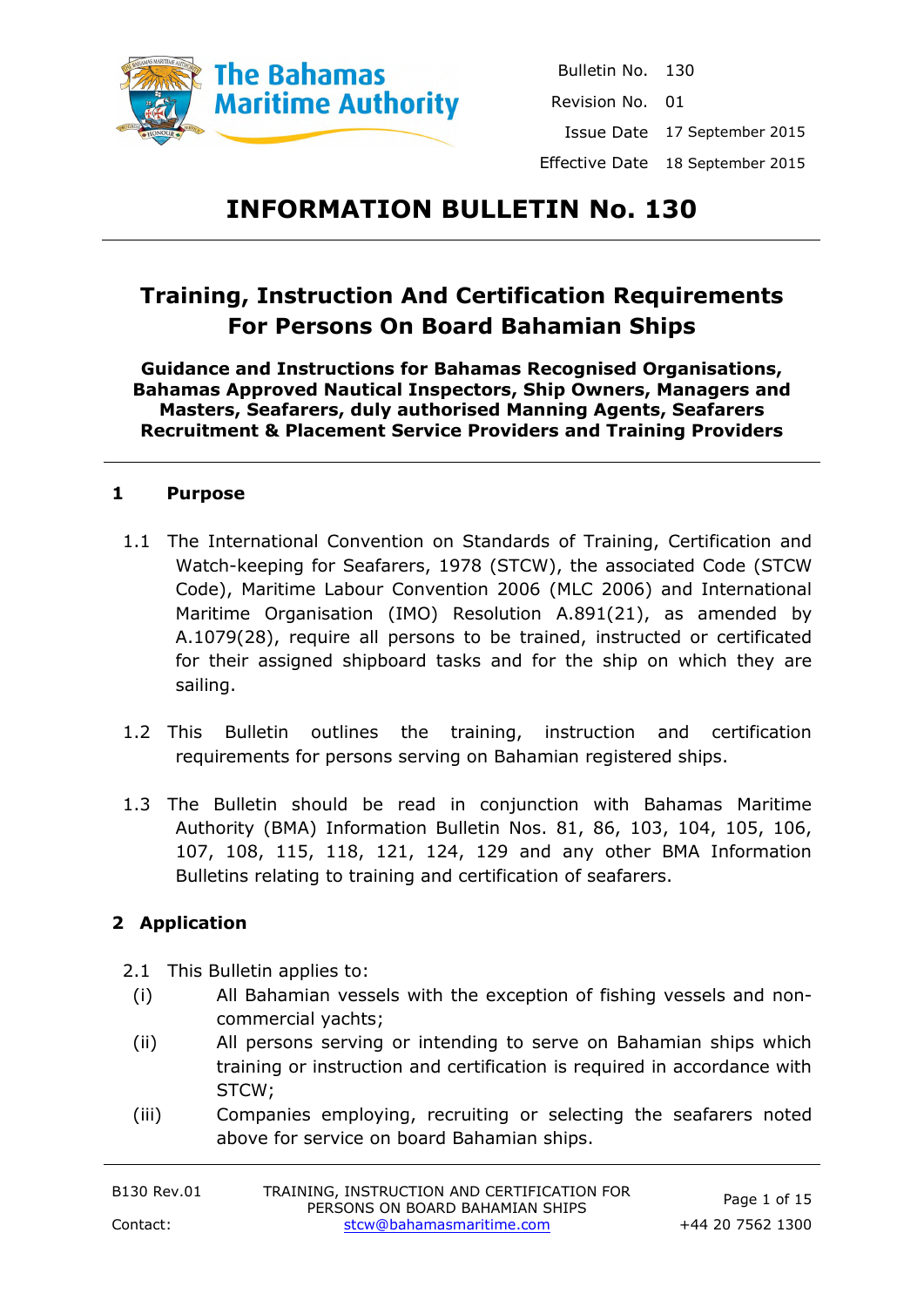- 2.2 For the purpose of this Bulletin, the following definitions apply:
	- (i) *Company* is the entity that has accepted responsibility for the effective manning of, and the assignment of seafarers for service on board, Bahamian ships in accordance with the provisions of STCW Regulation I/14. Where this entity is not the ISM Manager, the Registered Owner shall report the full name and details of such entity to the BMA's Seafarers and Manning Department. This notification, as well as any changes of the entity, shall be made either by completing the Manning Section of BMA form R104 or submitting a signed Letter of Declaration to this effect (the letter shall be on the headed paper of Registered Owner).
	- *(ii) Approved training or instruction* means training or instruction that satisfies the requirements specified in appropriate STCW Regulation or STCW Code and has been approved by either The Bahamas or a STCW party as contained in IMO Circular MSC.1/Circ.1163. A list of Companies approved by the BMA to undertake training is contained on the BMA website (*[www.bahamasmaritime.com](http://www.bahamasmaritime.com/)*).

# **3 General**

- 3.1 Persons holding STCW documentary evidence of training should consult with the Administration that issued, or authorised the issuance of, the document to ascertain if there are any specific national requirements to maintain the validity of the document.
- 3.2 The table in Appendix 1 lists the certification and training requirements for seafarers, taking into consideration the guidelines in STCW Code Table B-I/2 of the 2010 amendments.
- 3.3 All persons, other than passengers, who are employed or engaged on board a ship, shall receive familiarisation training or information and instructions in personal survival techniques satisfying the requirements of STCW Code A-VI/1.1.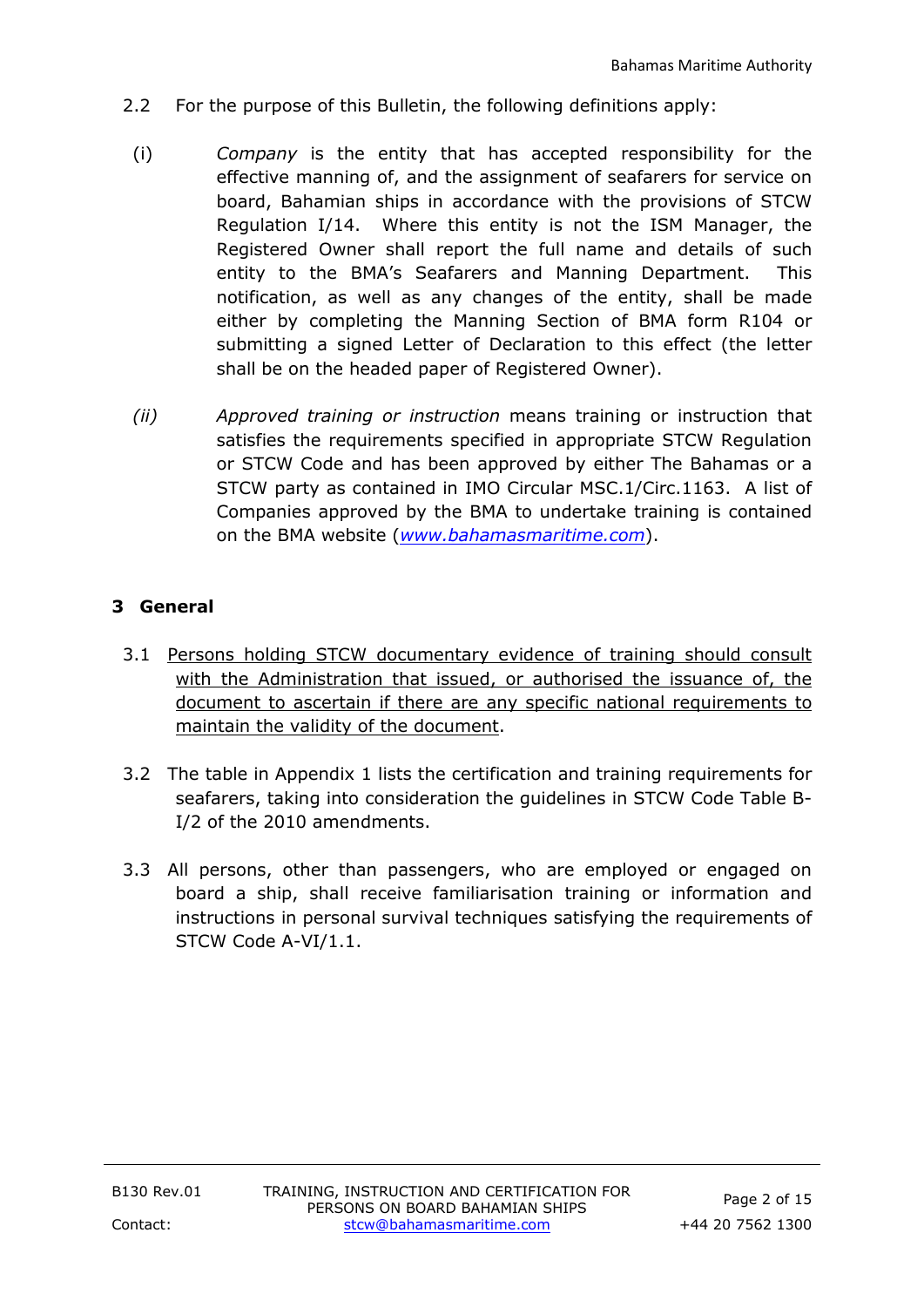- 3.4 All persons who are employed or engaged on board AND who have been assigned safety or pollution prevention duties shall receive basic training or instructions satisfying the requirements of STCW Code A-VI/1.2 (i.e. personal survival techniques STCW Code Table A-VI/1-1; fire prevention and fire fighting STCW Code Table A-VI/1-2; elementary first aid STCW Code Table A-VI/1-3; and personal safety and social responsibility STCW Code Table A-VI/1-2). The training or instruction shall be appropriate to the assigned duties, taking into consideration that on ships carrying passengers or supernumeraries the seafarer may be required to provide assistance or guidance to these persons.
- 3.5 Where there is a requirement for approved training for STCW Chapter V and VI, the training may be approved and/or accepted by the BMA in accordance with the guidance outlined in *BMA Information Bulletin No. 86*. Training for ratings to satisfy the requirements of Chapter II and III of the 2010 amendments shall be approved by an STCW party.
- 3.6 The Certificates of Competency issued in accordance with STCW Regulations II/1, II/2, II/3, III/1, III/2, III/3, III/6 and VII/2 include the proficiency requirements in "basic training", "survival craft and rescue boats other than fast rescue boats", "advanced firefighting", "medical first aid" and "medical care ". Accordingly, holders of such Certificates of Competency are not required to carry Certificates of Proficiency in respect of those competencies, as noted in STCW Chapter VI.
- 3.7 Where the certificate requires a Bahamas Flag State Endorsement, an application should be submitted to the BMA in accordance with *BMA Information Bulletin Nos. 108*.

# **4 Responsibilities of the Company and Master**

- 4.1 For the purpose of these requirements, the master is deemed the person with the responsibility as defined in Section 5 of the ISM Code. Where the ISM Code is not applicable, the Master is the person in command of the vessel.
- 4.2 In accordance with STCW Regulation I/14 the Company is responsible for ensuring that the ship is manned in compliance with the Minimum Safe Manning Document by properly trained, qualified, certificated and medically fit seafarers.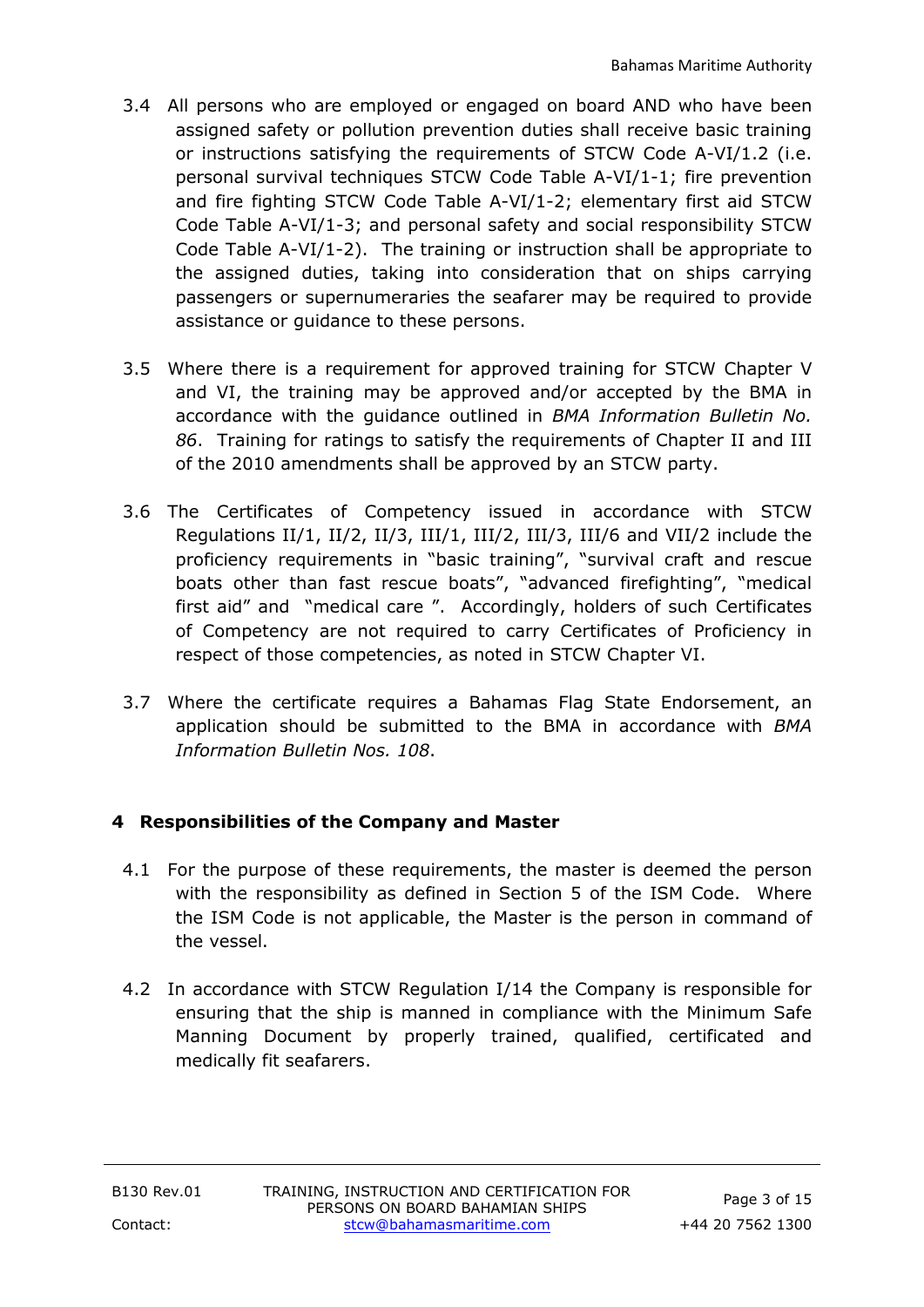- 4.3 The Company must verify the validity and authenticity of all seafarers' sea service, certificates and documents. This responsibility remains with the Company, irrespective of the use of recruitment and placement (manning/crewing) agents to arrange the placement of seafarers on board ships.
- 4.4 The Company must verify that seafarers assigned to the vessel have the required valid certification, including applicable flag state endorsements, and are suitably trained to undertake their intended duties, including the operation of shipboard equipment.
- 4.5 The Company and the master shall ensure that all persons, prior to undertaking their assigned shipboard duties, have valid medical fitness certificates and valid original certificates, or documentary evidence of the required training to undertake their assigned tasks.
- 4.6 The Company and the master shall ensure that all persons, on joining a ship or unit, are immediately given appropriate familiarisation training with respect to emergency, safety and, if applicable, security, in addition to their respective duties and functions.
- 4.7 The Company and the master shall ensure that records are maintain of all training conducted onboard. The BMA will accept the training records being maintained electronically.

### **5 Responsibilities of the Seafarer**

- 5.1 The seafarer shall ensure that they have on board the appropriate original documentary evidence of their training and qualification, dependent on the type of ship and/or their assigned role.
- 5.2 All seafarers shall ensure that they have a valid medical fitness certificate.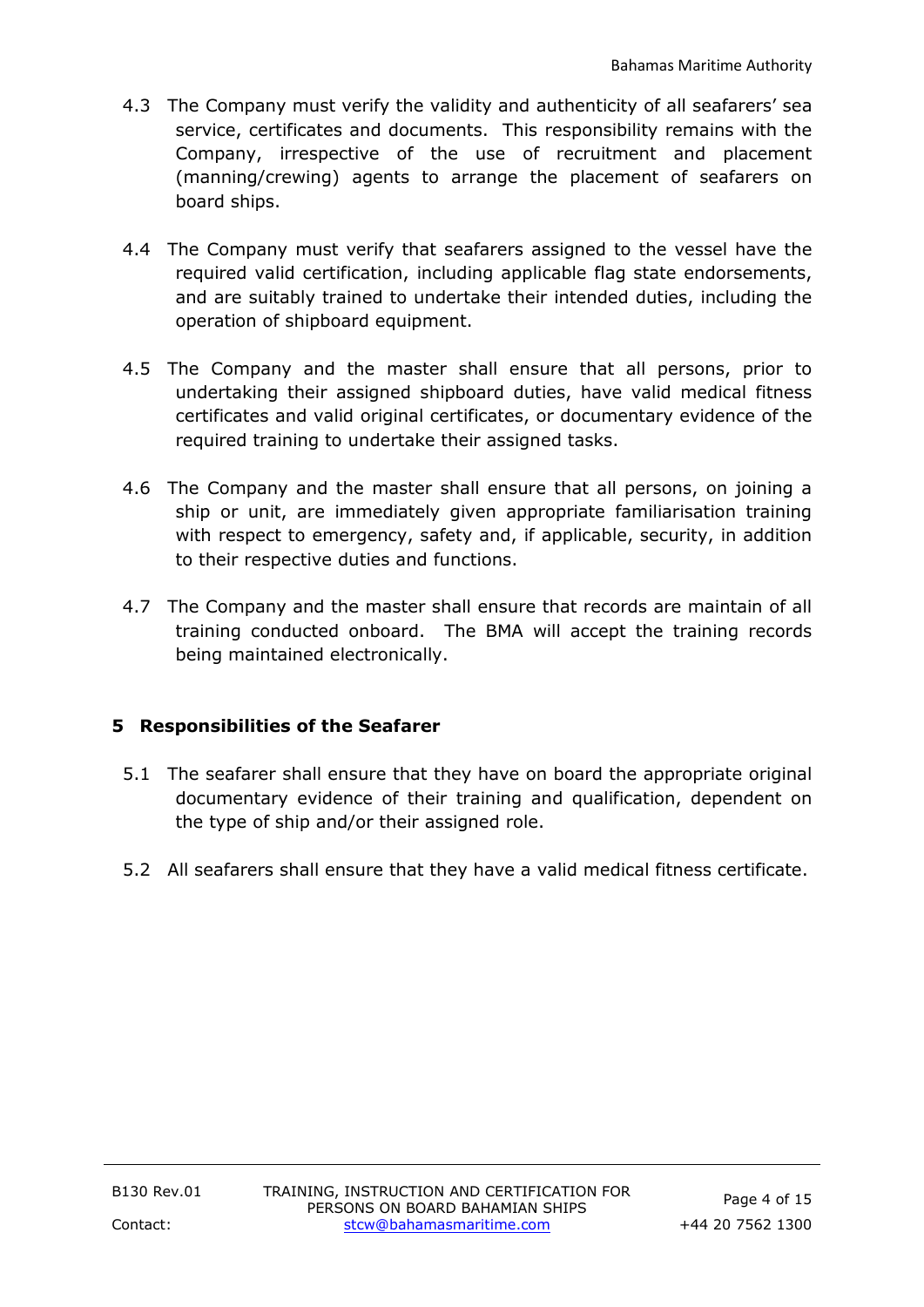# **6 Record of Sea Service**

- 6.1 Where required and where verification of competency is based on experience and/or training, the seafarer should maintain a record of sea service that includes:
	- Name of person;
	- Vessel details: IMO No., Gross tonnage, Propulsion power;
	- Capacity or rank on board;
	- Joining and leaving dates;
	- Voyage description.
- 6.2 The information above should be recorded in a Seaman's Record Book (SRB) or discharge book or discharge certificates signed by the Master of the respective ships and bear the stamp of the affected ship.
- 6.3 In the absence of an SRB, discharge book or discharge certificate, the Company may provide a letter containing the information of approved seagoing service specified in 6.1. The letter should be on Company letterhead with full contact details and signed by the master or a responsible official of the Company.
- 6.4 In addition to the above, cadets, apprentices, new entrants or any applicants undergoing supervised training should ensure that any assigned tasks and/or duties are approved by a certificated officer and recorded in an approved training record book.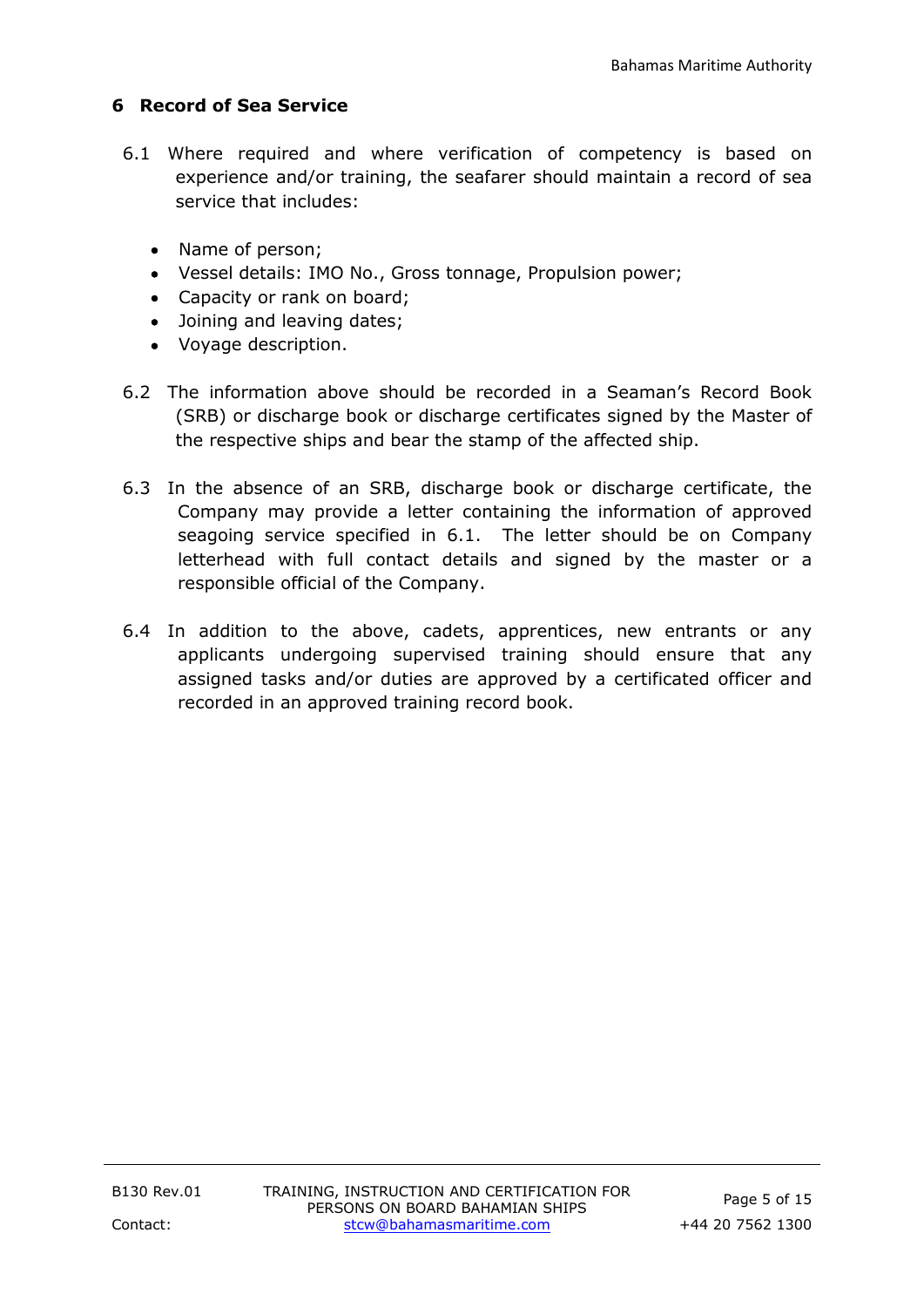# **7 Re-validation and re-fresher training**

- 7.1 Where the certificate requires revalidation, this means establishing professional competence or maintaining the required standard of competence in accordance with the applicable international requirements. Dependent on the certificate, the BMA will accept the following as evidence of continued professional competence:
	- (i) Evidence of approved seagoing service for a period of at least 12 months in the preceding 5 years; or
	- (ii) Evidence of having performed functions considered by the BMA to be equivalent to the required seagoing service for at least two and half years (30 months) in the preceding 5 years ; or
	- (iii) Evidence of successful completion of an approved course(s); or
	- (iv) Evidence of completing approved seagoing service for a period of not less than 3 months in a supernumerary capacity, or service in a lower rank (if authorised by the BMA) for a period of not less than 3 months in the 6 months immediately prior to the application for revalidation.
- 7.2 Where required by STCW Regulation V/2.3, seafarers who have completed training in:
	- Crowd management;
	- Crisis management and human behaviour;
	- Passenger safety, cargo safety and hull integrity

are required to undertake appropriate refresher training at intervals not exceeding five years or are required to provide documentary evidence of having achieved the required standards of competence every five years by way of initial training, followed by at least 3 months sea service on board the relevant type of ship.

- 7.3 In accordance with STCW Code A-VI/1, A-VI/2 and A-VI/3, seafarers shall provide evidence of having maintained the required standards of competence every five years. The affected certificates are:
	- (i) STCW Code A-VI/1.2.1.1.1 (Personal Survival Techniques);
	- (ii) STCW Code AVI/1.2.1.1.2 (Fire Prevention and Fire Fighting);
	- (iii) STCW Code A- I/2.11 (Survival Craft and Rescue Boats other than Fast Rescue Boats);
	- (iv) STCW Code A-VI/2.7 (Fast Rescue Boats); and
	- (v) STCW Code A- VI/3 (Advanced Fire Fighting).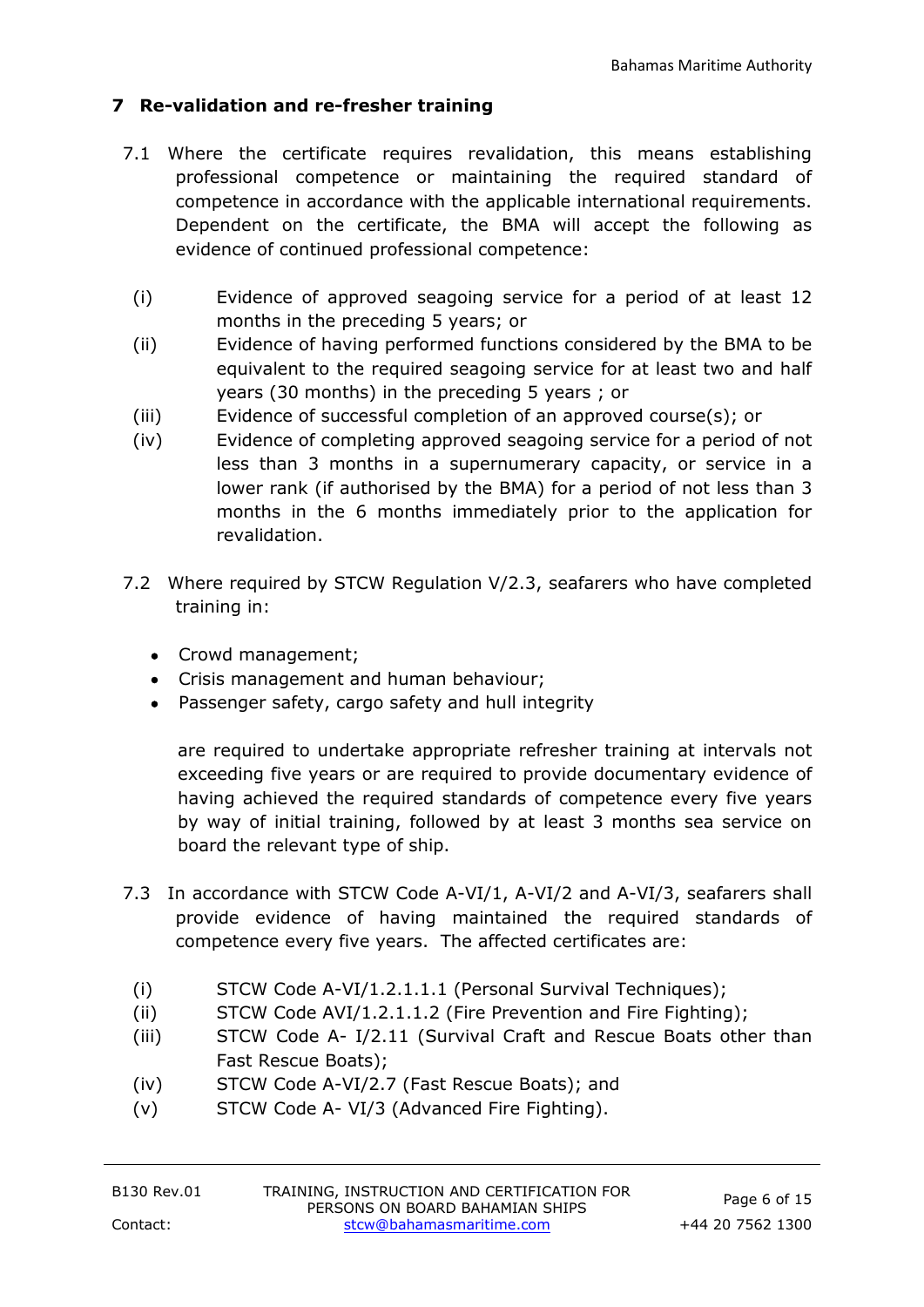- 7.3.1 For certificates that have been issued by a BMA approved training provider or revalidation of a Bahamas Certificate of Competency, the BMA will accept refresher training either conducted ashore or in-service by an approved provider as evidence of having maintained the required standards of competence. The prerequisite to undertake the refresher training is on board experience, which is evidenced by initial training followed by at least 3 months sea service in the preceding 5 years.
- 7.3.2 For certificates that have been issued by a BMA approved training provider or revalidation of a Bahamas Certificate of Competency, where the affected person does not meet the criteria for refresher training in 7.3.1 above, the person will need to undertake the full courses to satisfy the requirements.
- 7.3.3 The BMA considers that being assigned duties and undertaking tasks relating to the required competence during on board exercises and drills is deemed to satisfy the on board training and experience requirement for "personal survival techniques" (STCW A-VI/1.4.1), "fire prevention and firefighting" (STCW A-VI/1.4.22), "survival craft and rescue boats other than fast rescue boats" (STCW A-VI/2.61), "fast rescue boat" (STCW A-VI/2.12) and "advanced firefighting" (STCW A-VI/3.6). The BMA will accept documentary evidence (copy of Seaman Record Book, discharge certificate or Company letter) of at least 3 months sea service in the preceding 5 years as satisfying this requirement.
- 7.3.4 The BMA requires seafarers who have been issued with a Bahamas STCW Certificate of Competency and who are assigned designated medical tasks to undergo, at intervals not exceeding five (5) years, refresher or other appropriate training and/or instructions to enable them to maintain and update/increase their medical knowledge and skills.
- 7.3.5 For Deck Officers with a Bahamas Certificate of Competency to be revalidated beyond 01 January 2017, documentary evidence of ECDIS generic training will be required. If not provided, a limitation will be imposed that the Officer cannot sail on ships fitted with ECDIS.
- 7.3.6 For Engineer Officers with a Bahamas Certificate of Competency to be revalidated beyond 01 January 2017, documentary evidence of High Voltage training will be required. If not provided, a limitation will be imposed that the Officer cannot sail on ships fitted with High Voltage systems.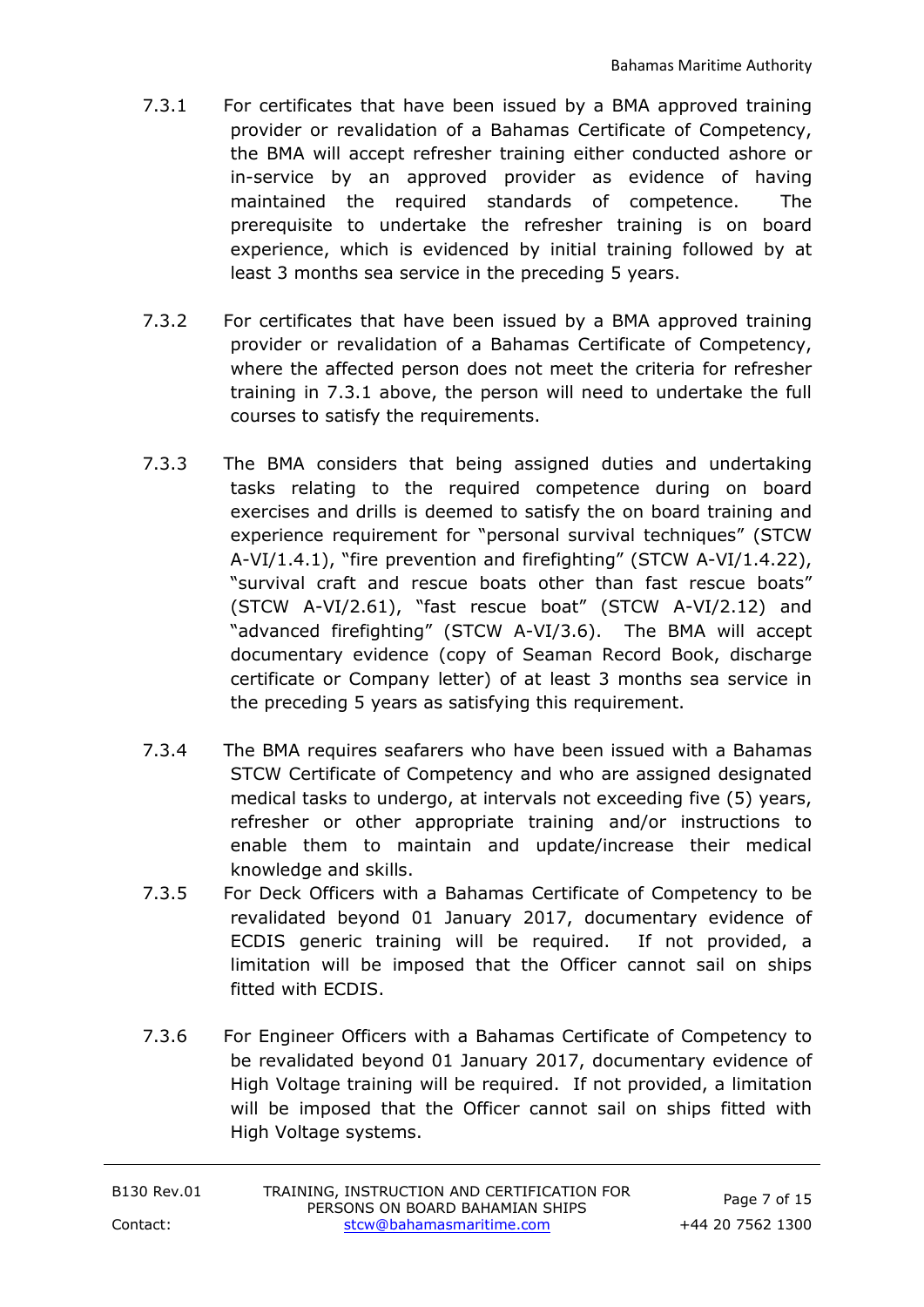- 7.4 The High Speed Craft (HSC) type rating certificate is to be revalidated every 2 years. The BMA will accept either appropriate refresher training or sea service assigned to a role that relates these tasks/duties as evidence of having maintained the required standards of competence
- 7.5 BMA approved training providers considering conducting refresher training should submit details of any proposed refresher training for approval, taking into consideration that the scope of the training need not include those areas specified in the STCW where on board training and experience is accepted by the BMA.

#### **8 Passenger Ships, including Ro-Ro Passenger ships**

- 8.1 In addition to the applicable requirements of 3.2 and 3.3 above, persons employed or engaged on board passenger ships shall be trained to comply with the requirements of STCW Regulation V/2 taking into consideration their assigned duties, including mustering.
- 8.2 For the purpose of STCW Regulation V/2.5, the BMA considers that all persons employed or engaged on board the ship should complete safety training, recognising that they may be required to communicate and provide assistance to passengers with respect to life saving appliances.
- 8.3 For the purpose of STCW Regulation V/2.6, the Company shall assess the duties assigned to all persons during an emergency. Any person assigned a leadership and/or safety role in an emergency situation should complete crisis management and human behaviour training.
- 8.4 For the purpose of STCW Regulation V/2.7, the person deemed to have immediate responsibility on board a passenger ship may not be limited to persons at management level but may include those assigned designated passenger or cargo related responsibilities dependent on the vessel's operational requirements and allocation of shipboard duties.

### **9 Tankers**

9.1 All officers, ratings and persons involved in cargo operations shall hold evidence of basic training in accordance with the provisions of STCW requirements relating to the type of tanker on which the person is serving.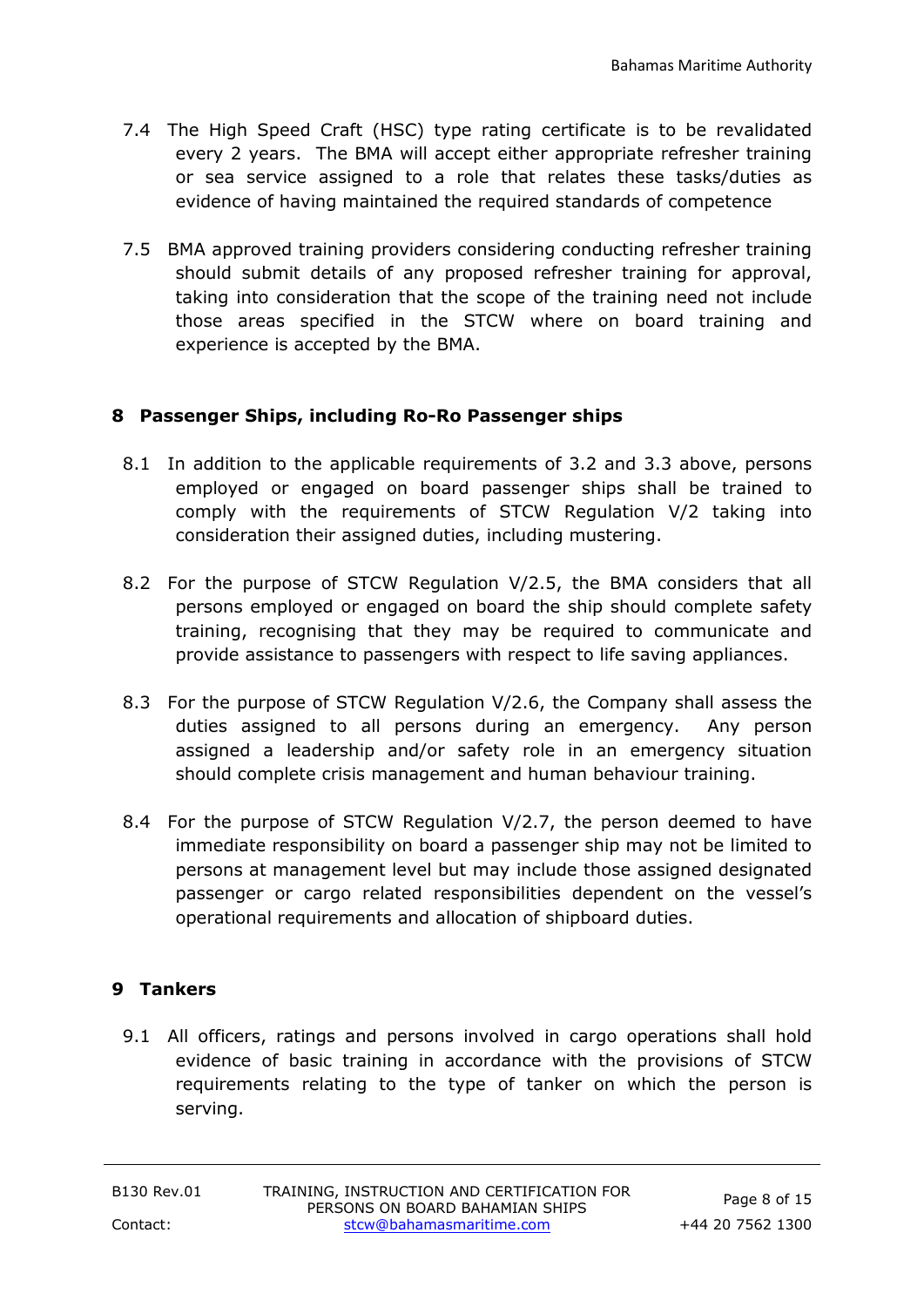9.2 In addition to 9.1 above, all officers and persons with immediate responsibility for cargo or cargo related operations shall hold advanced training in accordance with the provisions of STCW requirements relating to the type of tanker on which the person is serving. For the purpose of this requirement, the person deemed to have immediate responsibility may not be limited to persons at management level but may include persons assigned designated cargo related responsibilities dependent on the vessel's operational requirements.

# **10 High Speed Craft**

10.1 All officers and crew specified on the manning of the Permit to Operate shall be trained in accordance with the provisions of STCW, the STCW Code and the High Speed Craft Code.

### **11 Offshore units**

11.1 All persons assigned duties on board an offshore unit should be trained in accordance with either STCW and STCW Code or, alternatively, the provisions of IMO Resolution A. 891(21), as amended by A.1079(28). The Company should take into consideration the Bahamas guidance as outlined in BMA Information Bulletin No. 105.

### **12 Vessels with dynamic positioning systems**

12.1 All persons engaged in operating a dynamic positioning system should have the relevant training and experience, taking into consideration the guidance outlined in STCW Code B-V/f prior to being assigned their shipboard duties. For this purpose, dynamic positioning is defined as the system whereby a self-propelled vessel's position and heading is automatically controlled using its own propulsion units.

### **13 Vessels operating in Polar Waters and ships subject to the International Code for Ships Operating in Polar Waters (Polar Code)**

13.1 The Master and officers of ships operating in polar waters should be duly trained and have the relevant experience, taking into consideration the guidance outlined in STCW Code B-V/g relating to operation in polar waters, prior to be assigned shipboard duties.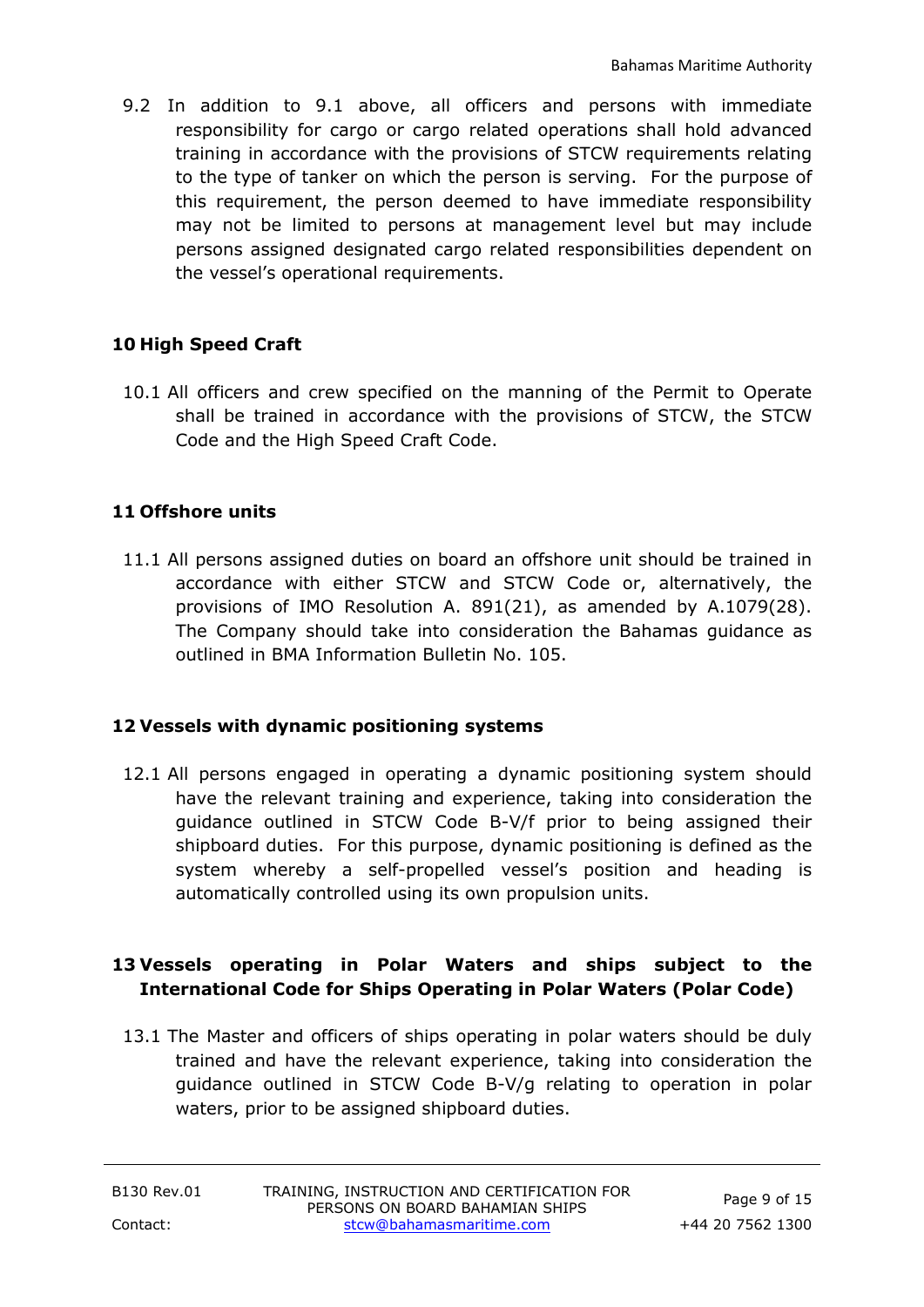13.2 Companies and seafarers should note that the STCW training requirements for ships engaged in operation in polar waters are being reviewed to take into consideration the pending adoption of the Polar Code.

# **14 Vessels fitted with Electronic Chart Display Information System (ECDIS)**

- 14.1 Masters and navigation officers certificated after 01 January 2011 shall be trained in the operation and use of ECDIS in order to comply with STCW Chapter II. Masters and navigational officers who hold an STCW certificate prior to the entry into force of the 2010 STCW amendments should be trained in the operation and use of ECDIS if they are sailing on board vessels fitted with ECDIS equipment.
- 14.2 The certificate to verify compliance with the ECDIS training requirement shall be issued by the STCW party that issued the affected officer's Certificate of Competency.

# **15 Vessels to which the International Code for the Security of Ships and Port Facilities (ISPS Code) applies**

15.1 All persons employed or engaged on board ships to which the ISPS Code applies shall be trained in accordance with the relevant provisions of the STCW Convention and Code.

# **16 Vessels to which the International Code of Safety for ships using gases or other low-flashpoint fuels, as defined in SOLAS 1974, as amended, Regulation II-1/2.29 (IGF Code)**

- 16.1 The IMO has adopted amendments to STCW for officers, ratings and persons serving on board ships that are subject to the IGF Code to undergo the required training and hold the appropriate certificate in accordance with the provisions of the STCW requirements relating to the IGF Code ship on which the person is serving.
- 16.2 Pending the entry into force of the STCW amendments, Companies employing persons on board ships that are subject to the IGF Code should follow the guidelines provided in IMO Circulars STCW.7/Circ.23 and STCW.7/Circ.23 Add.1 "*Interim guidance on training for seafarers on ships using gases or other low-flashpoint fuels*".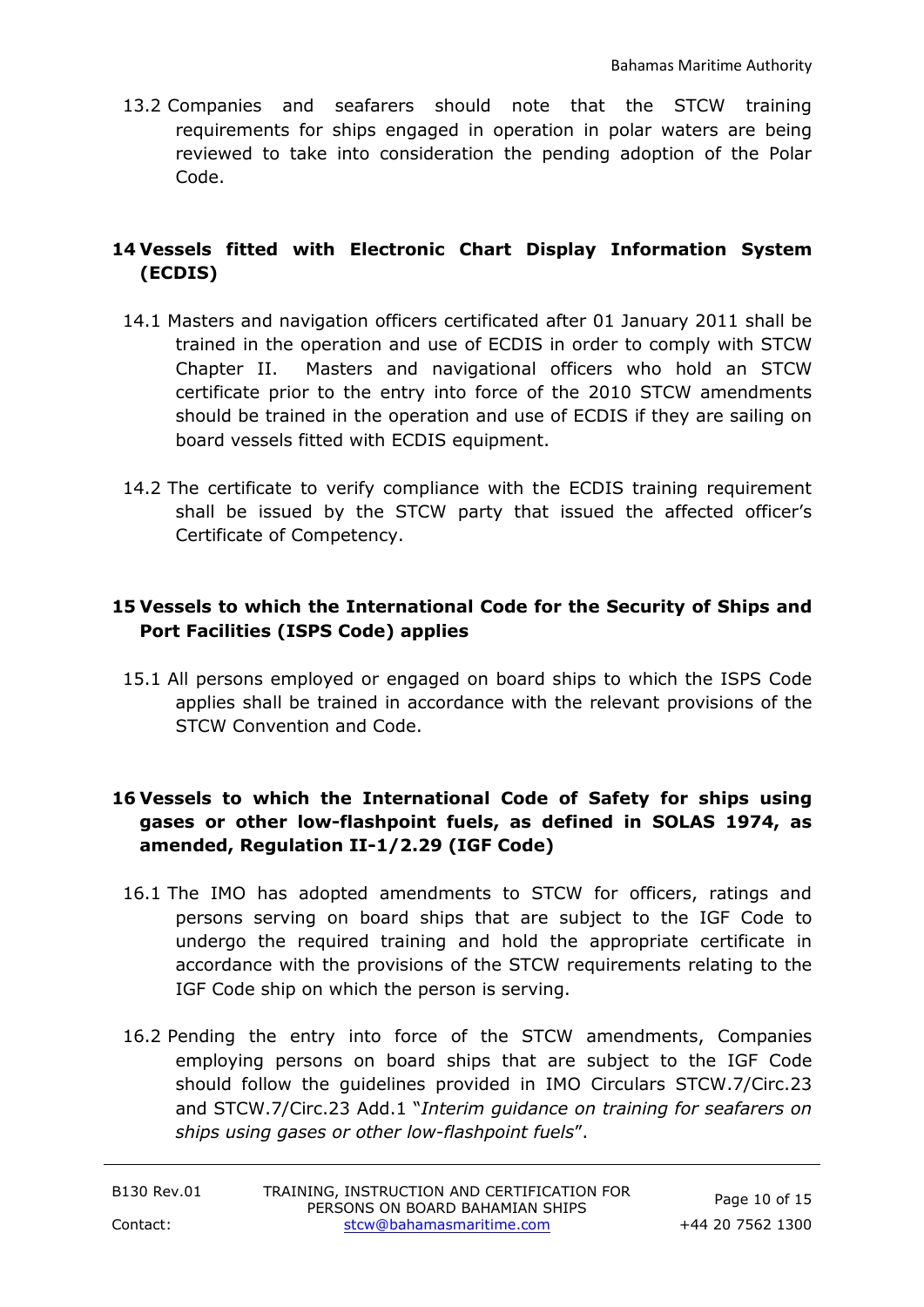# **17 Documentary proof of application**

- 17.1 In accordance with the provisions of STCW Regulation I/10.5, the BMA will issue a written confirmation of receipt of application (CRA) as documentary proof that an application has been received.
- 17.2 A CRA is only required for applications relating to a Flag State Endorsement of a Certificate of Competency.
- 17.3 The BMA will also issue a CRA for applications relating to a Flag State Endorsement of a Certificate of Competency and Certificate of Proficiency issued to officers in accordance with the 2010 amendments of STCW Regulation V/1-1 (Oil and Chemical tankers advanced training) and V/1-2 (Liquefied Gas tanker advanced training).

# **18 Enquiries**

18.1 Any queries related to the training requirements can be directed to the BMA's Seafarers & Manning Department at [stcw@bahamasmaritime.com.](mailto:stcw@bahamasmaritime.com)

# **19 Revision History**

Rev.1 (17 September 2015) – All sections re-numbered and formatted; clarification of approved training, rating training*,* proficiency documentation for holders of Certificate of Competency*,* training records*,* re-validation and refresher training requirements*;* introduction of revised requirements for offshore units*;* reference to future requirements for ship operating in Polar region and IGF Code ships.

Rev.0 (03 May 2011) – First issue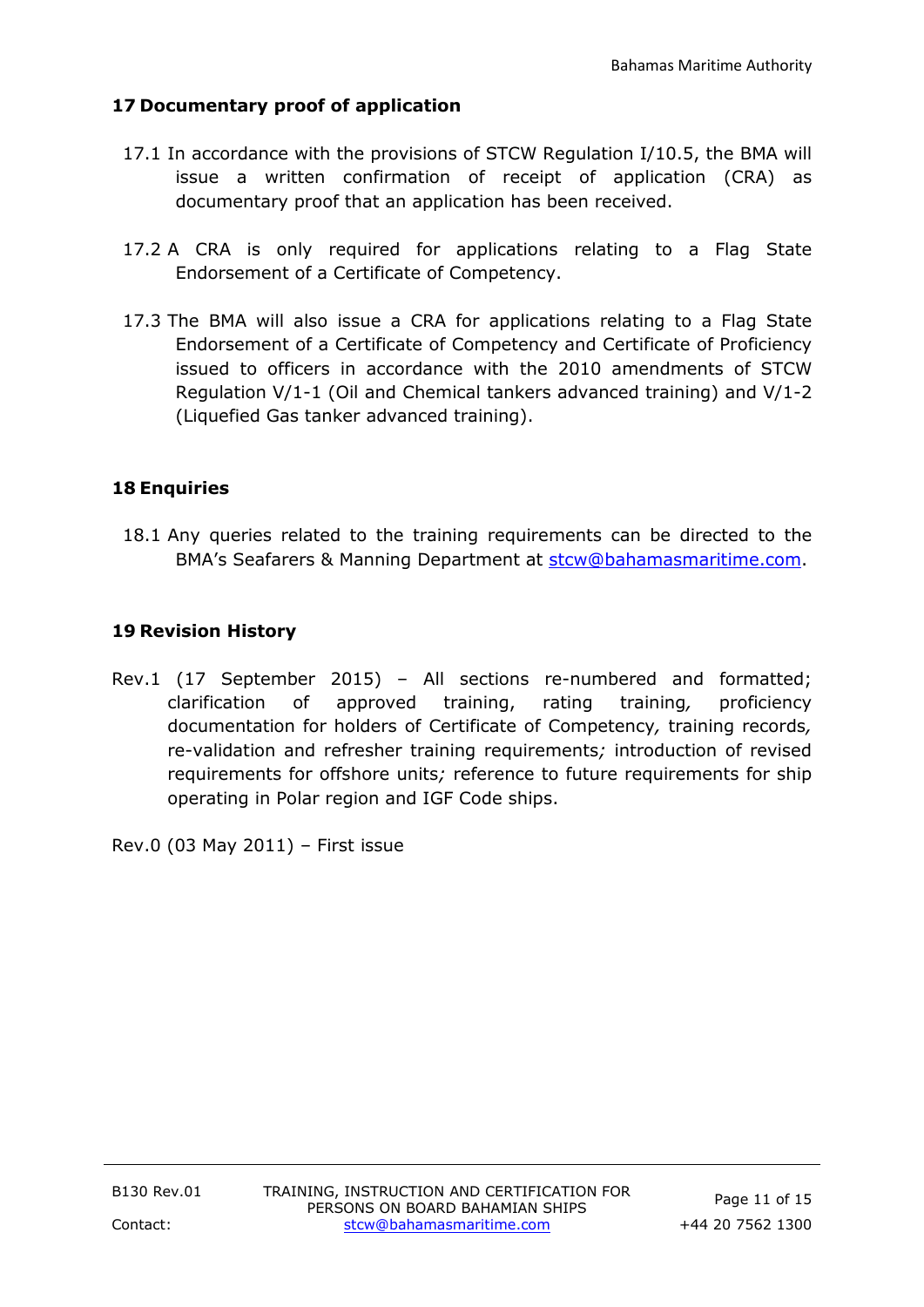# **Appendix I: Table of Training and Certification for Seafarers**

| <b>Regulations/</b><br>Code                                                           | Type of certificate and brief<br>description                                                                                                                                                                                                                                                                         | <b>Bahamas Flag</b><br><b>State</b><br><b>Endorsement</b><br>required<br>(see 3.6 above) | <b>Revalidation</b><br>of<br><b>Certificate</b><br>(see Section 7<br>above) |
|---------------------------------------------------------------------------------------|----------------------------------------------------------------------------------------------------------------------------------------------------------------------------------------------------------------------------------------------------------------------------------------------------------------------|------------------------------------------------------------------------------------------|-----------------------------------------------------------------------------|
| STCW II/1, II/2,<br>$II/3$ , $III/1$ , $III/2$ ,<br>III/3, III/6,<br>$IV/2$ , $VII/2$ | Certificate of Competency - For masters, officers<br>and GMDSS radio operators                                                                                                                                                                                                                                       | Yes                                                                                      | Yes                                                                         |
| STCW II/4, III/4,<br>VII/2                                                            | Certificate of Proficiency - For ratings duly certified to<br>be a part of a navigational or engine-room watch                                                                                                                                                                                                       | <b>No</b>                                                                                | <b>No</b>                                                                   |
| STCW II/5, III/5,<br>$III/7, VII/2*$                                                  | Certificate of Proficiency - For ratings<br>duly<br>certified asable seafarer deck, able seafarer engine or<br>electro-technical rating                                                                                                                                                                              | <b>No</b>                                                                                | <b>No</b>                                                                   |
| STCW V/1-1                                                                            | Certificate of Proficiency or endorsement to a<br>Certificate of Competency - For officers on oil,<br>chemical or liquefied gas tankers with assigned<br>duties and responsibilities relating to cargo or cargo<br>equipment                                                                                         | Yes                                                                                      | Yes                                                                         |
| STCW V/1-2                                                                            | Certificate of Proficiency or Endorsement to a<br>Certificate of Competency - For masters, chief<br>engineers, chief mates, second engineers and any<br>other person on oil, chemical or liquefied gas<br>tankers with immediate responsibility for loading,<br>discharging and care in transit or handling of cargo | Yes                                                                                      | Yes                                                                         |
| STCW V/1-1                                                                            | Certificate of Proficiency - For ratings on oil,<br>chemical or liquefied gas tankers with assigned<br>duties and responsibilities relating to cargo or cargo<br>equipment                                                                                                                                           | <b>No</b>                                                                                | <b>No</b>                                                                   |
| STCW V/1-2                                                                            | Certificate of Proficiency - For ratings on oil,<br>chemical or liquefied gas tankers                                                                                                                                                                                                                                | <b>No</b>                                                                                | <b>No</b>                                                                   |
| STCW V/2.3                                                                            | Documentary evidence - Familiarisation Training for<br>masters, officers and other personnel assigned<br>specific duties and responsibilities serving<br>on passenger ships                                                                                                                                          | <b>No</b>                                                                                | <b>No</b>                                                                   |
| STCW V/2.4                                                                            | Documentary evidence - Crowd management training<br>for personnel, who are serving on passenger<br>ships, and are designated on muster lists to<br>assist passenger in emergency situations                                                                                                                          | <b>No</b>                                                                                | <b>No</b><br>(see 7.2 above)                                                |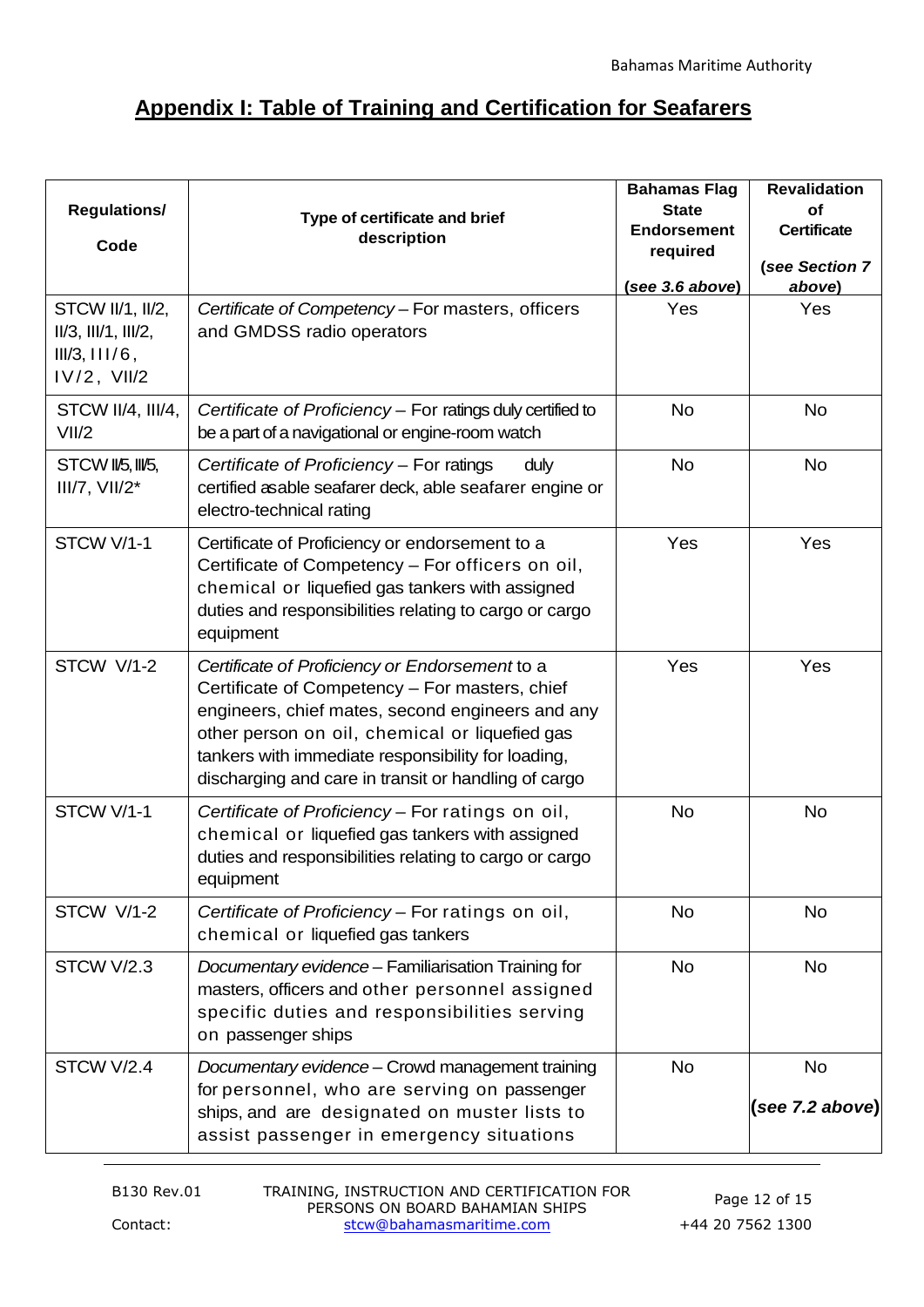| <b>Regulations/</b><br>Code | Type of certificate and brief<br>description                                                                                                                                                                                                    | <b>Bahamas Flag</b><br><b>State</b><br><b>Endorsement</b><br>required<br>(see 3.6 above) | <b>Revalidation</b><br>of<br><b>Certificate</b><br>(see Section 7<br>above) |
|-----------------------------|-------------------------------------------------------------------------------------------------------------------------------------------------------------------------------------------------------------------------------------------------|------------------------------------------------------------------------------------------|-----------------------------------------------------------------------------|
| STCW V/2.5                  | Documentary evidence-Training for personnel,<br>who are serving on passenger ships, and provide<br>direct service to passengers in passenger spaces                                                                                             | <b>No</b>                                                                                | <b>No</b><br>(see 7.2 above)                                                |
| STCW V/2.6                  | Documentary evidence – Crisis management and<br>human behaviour training for masters, chief mates and<br>other person who are serving on passenger<br>ships, and assigned immediate responsibility<br>for embarking and disembarking passengers | <b>No</b>                                                                                | <b>No</b><br>(see 7.2 above)                                                |
| STCW V/2.7                  | Documentary evidence - Training for masters, chief<br>mates, chief engineers, second engineers and other<br>person who are serving on passenger ships,<br>and have responsibility for safety of<br>passengers in emergency situations           | <b>No</b>                                                                                | <b>No</b><br>(see 7.2 above)                                                |
| STCW VI/1.1                 | Documentary evidence - Familiarisation training for all<br>seafarers with shipboard duties, except onboard<br>passenger ships                                                                                                                   | <b>No</b>                                                                                | <b>No</b>                                                                   |
| STCW VI/1.2                 | Certificate of Proficiency - Basic training or instruction<br>for all seafarers with designated safety or pollution<br>prevention duties                                                                                                        | <b>No</b>                                                                                | Yes<br>(see 7.3 above)                                                      |
| STCW VI/2                   | Certificate of Proficiency- Survival craft, rescue<br>boats and fast rescue boats                                                                                                                                                               | <b>No</b>                                                                                | Yes<br>(see 7.3 above)                                                      |
| STCW VI/3                   | Certificate of Proficiency- Advanced fire fighting for<br>seafarers designated top control fire-fighting<br>operations                                                                                                                          | No.                                                                                      | Yes<br>(see 7.3 above)                                                      |
| STCW VI/4                   | Certificate of Proficiency - Seafarer designated to<br>provide Medical first aid and medical care*                                                                                                                                              | <b>No</b>                                                                                | No*<br>(*see 7.3.4<br>above)                                                |
| STCW VI/5                   | Certificate of Proficiency – Person designated as Ship<br>security officer                                                                                                                                                                      | <b>No</b>                                                                                | <b>No</b>                                                                   |
| STCW VI/6 *                 | Certificate of Proficiency - Security awareness<br>training for all seafarers onboard a ship to which<br>ISPS Code applies OR security training for seafarers<br>with designated security duties                                                | <b>No</b>                                                                                | <b>No</b>                                                                   |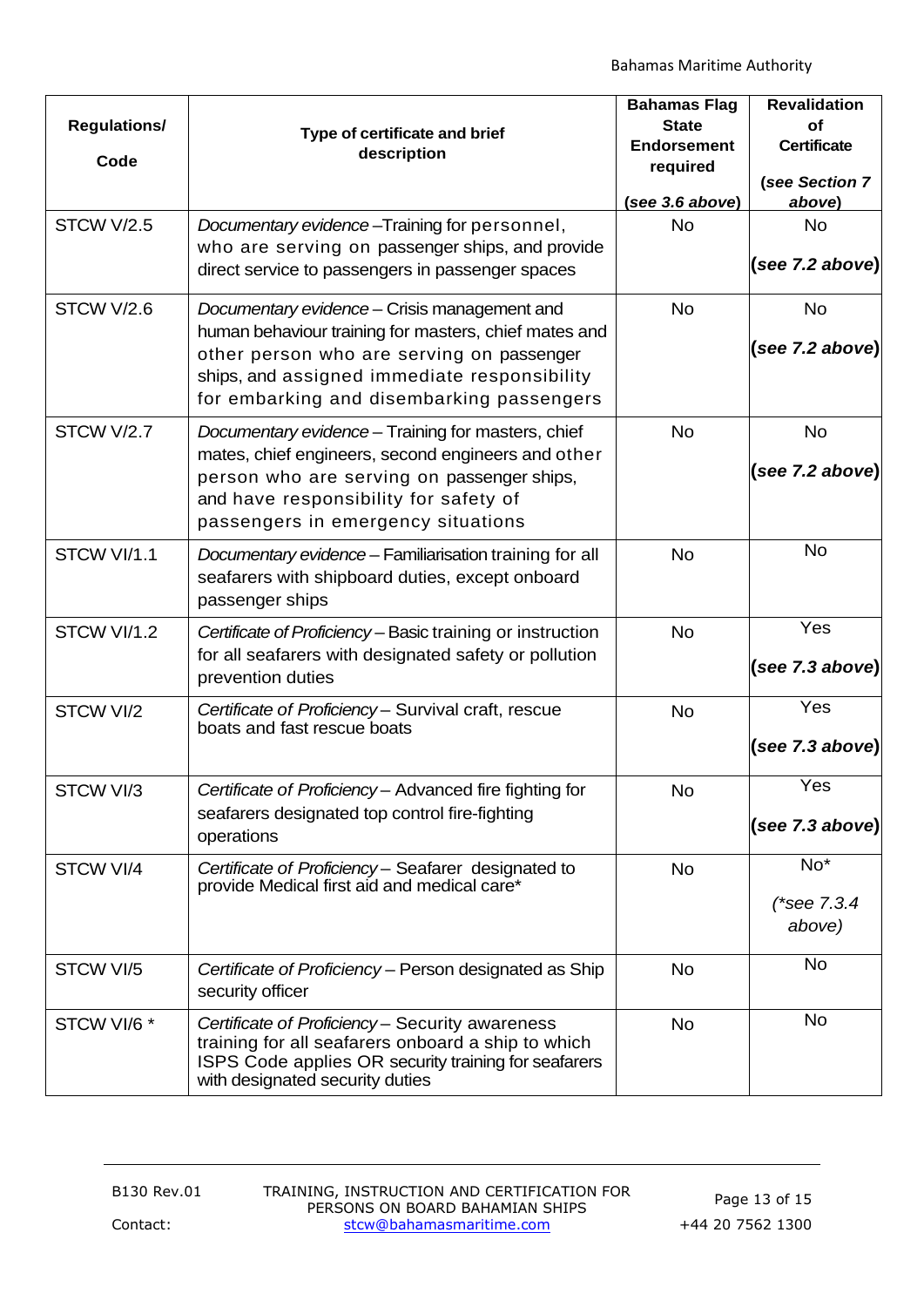| <b>HSC Code</b><br>Chapter 18                                                         | Type rating Certificate – Training for master and officer<br>onboard a High Speed Craft                                                                                                                                                                                                                                                                                                                                         | <b>No</b> | Yes<br>(see 7.4 above) |
|---------------------------------------------------------------------------------------|---------------------------------------------------------------------------------------------------------------------------------------------------------------------------------------------------------------------------------------------------------------------------------------------------------------------------------------------------------------------------------------------------------------------------------|-----------|------------------------|
| <b>IMO Resolution</b><br>A. 891 (21)/IMO<br>Resolution A.<br>1079(28)<br>Section 6.2  | Certificate of Competency - Offshore Installation<br>Manager (OIM)                                                                                                                                                                                                                                                                                                                                                              | <b>No</b> | Yes<br>(see 7.1 above) |
| <b>IMO Resolution</b><br>A. 891(21)/IMO<br>Resolution A.<br>1079(28)<br>Section 6.3   | Certificate of Competency - Barge Supervisor                                                                                                                                                                                                                                                                                                                                                                                    | <b>No</b> | Yes<br>(see 7.1 above) |
| <b>IMO Resolution</b><br>A. 891 (21)/ IMO<br>Resolution A.<br>1079(28)<br>Section 6.4 | Certificate of Competency - Ballast Control<br>Operator (BCO)                                                                                                                                                                                                                                                                                                                                                                   | <b>No</b> | Yes<br>(see 7.1 above) |
| <b>IMO Resolution</b><br>A. 891 (21)/ IMO<br>Resolution A.<br>1079(28)<br>Section 6.5 | Certificate of Competency - Maintenance<br>Supervisor                                                                                                                                                                                                                                                                                                                                                                           | <b>No</b> | Yes<br>(see 7.1 above) |
| <b>IMO Resolution</b><br>A. 1079(28)<br>Section 5.2                                   | Documentary evidence of safety induction training<br>or instructions - Visitors and special personnel<br>not regularly assigned who are on board for a<br>limited period of time, in general not exceeding<br>three days, and who have no tasks in relation to<br>the normal operations of the MOU                                                                                                                              | <b>No</b> | No                     |
| <b>IMO Assembly</b><br>Res A. 891 (21)<br>Section 5.2                                 | Documentary evidence of familiarisation training<br>or instructions - For all persons                                                                                                                                                                                                                                                                                                                                           | <b>No</b> | Yes                    |
| <b>IMO Resolution</b><br>A. 1079 (28)<br>Section 5.3                                  | Certificate of Proficiency or Documentary<br>evidence of offshore orientation, safety<br>familiarisation training, information or instructions<br>- For all offshore personnel other than Visitors<br>and special personnel not regularly assigned who<br>are on board for a limited period of time, in<br>general not exceeding three days, and who have<br>no tasks in relation to the normal operations of the<br><b>MOU</b> |           |                        |